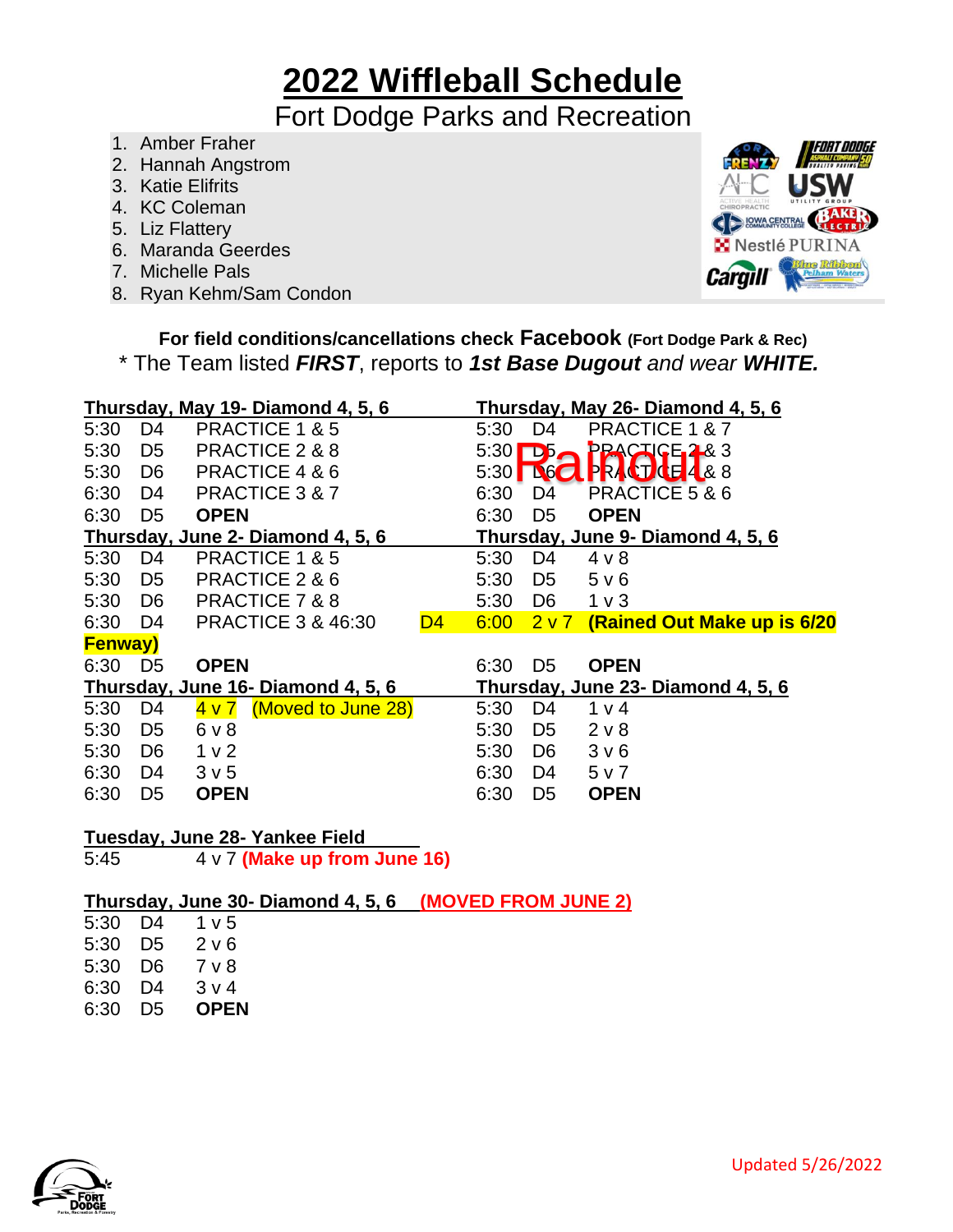## **2022 Kindergarten T-Ball Schedule**

### Fort Dodge Parks and Recreation

- 1. Angela Dencklau/Martha Mericle
- 2. Bailey Ashbrook
- 3. Eric Miller
- 4. Jaci Schreiber
- 5. Joe Kavanaugh
- 6. Kaitlyn Stewart
- 7. Katie Royster
- 8. Sam Condon/Ryan Kehm
- 9. Matt Russell
- 10. Scott Julius
- 11. TJ Lynn
- 12. Tycha Black/Timmi Dencklau

**For field conditions/cancellations check Facebook (Fort Dodge Parks & Rec)** \* The Team listed *FIRST*, reports to *1st Base Dugout and wears WHITE.*

|      |                | Tuesday, May 17- Diamond 4, 5, 6   |      |                       | Tuesday, May 24- Diamond 4, 5, 6   |
|------|----------------|------------------------------------|------|-----------------------|------------------------------------|
| 5:30 | D <sub>4</sub> | PRACTICE 1 & 2                     | 5:30 | D <sub>4</sub>        | PRACTICE 1 & 2                     |
| 5:30 | ᅀ              | PRACTICE 3 & 4                     | 5:30 | D <sub>5</sub>        | PRACTICE 3 & 4                     |
| 5:30 | $\blacksquare$ | <b>RACTOH 786</b><br>וך            |      | $5:30$ $D6$ $\bigcap$ | <b>PRACTIGE<sub>1</sub>486</b>     |
| 6:30 | $b_4$          | <b>PRACTICES &amp; 8</b>           |      |                       | 6:30 MC PRACTUES & 8               |
| 6:30 | D <sub>5</sub> | PRACTICE 9 & 10                    | 6:30 | D <sub>5</sub>        | PRACTICE 9 & 10                    |
| 6:30 | D <sub>6</sub> | <b>PRACTICE 11 &amp; 12</b>        | 6:30 | D <sub>6</sub>        | <b>PRACTICE 11 &amp; 12</b>        |
|      |                | Wednesday, May 25- Fen, Wrig, Yank |      |                       | Thursday, May 26- Vets, Wrig, Yank |
| 5:30 | Fen            | Practice 2                         | 5:30 | Vets                  | <b>Practice 11 &amp; 12</b>        |
| 5:30 | Wrig           | Practice 1 & 4                     | 5:30 | Wrig                  | Practice 2 & 10                    |
| 5:30 |                | Yank OPEN                          | 5:30 |                       | <b>Yahoppar</b>                    |
| 6:30 | Fen            | <b>OPEN</b>                        | 6:30 |                       | <b>VesCPIdctices &amp;</b>         |
| 6:30 |                | Wrig <b>OPEN</b>                   | 6:30 |                       | Wrig Practice 3 & 5                |
| 6:30 |                | Yank OPEN                          | 6:30 |                       | Yank OPEN                          |
|      |                | Tuesday, May 31- Diamond 4, 5, 6   |      |                       | Tuesday, June 7- Diamond 4, 5, 6   |
| 5:30 | D <sub>4</sub> | 1 <sub>v</sub> 6                   | 5:30 | D <sub>4</sub>        | 1 <sub>v</sub> 2                   |
| 5:30 | D <sub>5</sub> | 2 v 9                              | 5:30 | D <sub>5</sub>        | 9 v 11                             |
| 5:30 | D <sub>6</sub> | 3v11                               | 5:30 | D <sub>6</sub>        | 6 v 7                              |
| 6:30 | D <sub>4</sub> | 5 v 10                             | 6:30 | D4                    | 3 <sub>v</sub> 5                   |
| 6:30 | D <sub>5</sub> | 4 v 7                              | 6:30 | D <sub>5</sub>        | 4 v 8                              |
| 6:30 | D <sub>6</sub> | 8 v 12                             | 6:30 | D <sub>6</sub>        | 10 v 12                            |
|      |                | Tuesday, June 14- Diamond 4, 5, 6  |      |                       | Tuesday, June 21- Diamond 4, 5, 6  |
| 5:30 | D <sub>4</sub> | 2 v 8                              | 5:30 | D <sub>4</sub>        | 2 v 10                             |
| 5:30 | D <sub>5</sub> | 7 v 10                             | 5:30 | D <sub>5</sub>        | 1 v 7                              |
| 5:30 | D <sub>6</sub> | 3 v 12                             | 5:30 | D <sub>6</sub>        | 3 v 4                              |
| 6:30 | D <sub>4</sub> | 4 v 6                              | 6:30 | D4                    | $6v$ 8                             |
| 6:30 | D <sub>5</sub> | 9v11                               | 6:30 | D <sub>5</sub>        | 5 <sub>v</sub> 9                   |
| 6:30 | D <sub>6</sub> | 1 <sub>v</sub> 5                   | 6:30 | D <sub>6</sub>        | 11 v 12                            |
|      |                | Tuesday, June 28- Diamond 4, 5, 6  |      |                       |                                    |
| 5:30 | D <sub>4</sub> | 1 v 10                             |      |                       |                                    |
| 5:30 | D <sub>5</sub> | 2 v 12                             |      |                       |                                    |
| 5:30 | D <sub>6</sub> | 3 <sub>v</sub>                     |      |                       |                                    |
| 6:30 | D <sub>4</sub> | 4 v 5                              |      |                       |                                    |
| 6:30 | D <sub>5</sub> | 6 v 11                             |      |                       |                                    |
| 6:30 | D <sub>6</sub> | 8 <sub>v</sub>                     |      |                       |                                    |



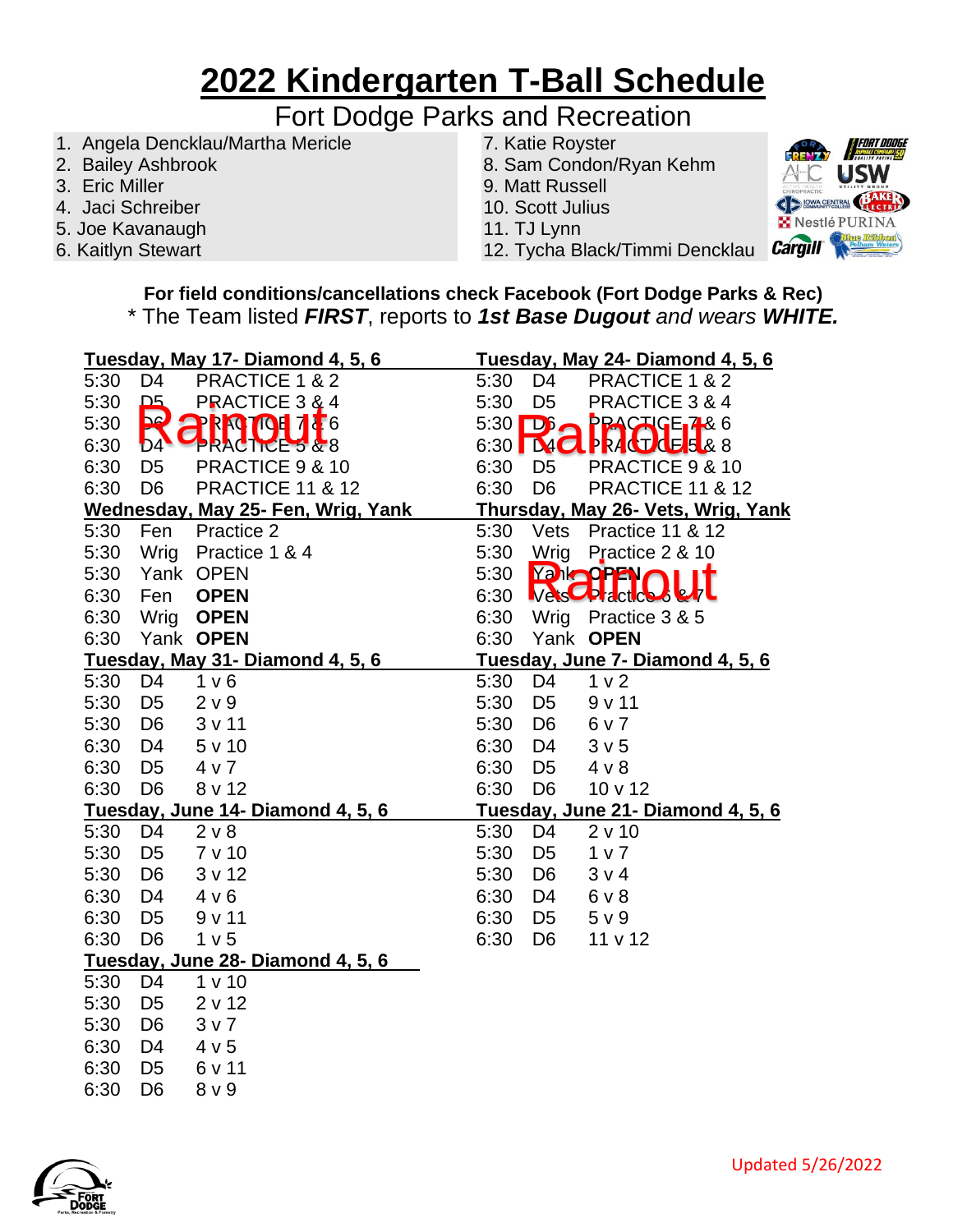## **2022 1 st-2 nd Grade Softball Schedule**

Fort Dodge Parks and Recreation



No teams will be formed for 1-2<sup>nd</sup> Grade Softball, all players will show up to every game *and practice with their reversible jersey and practice as a group and split into teams for scrimmages.*

| Monday, May 16 <sup>th</sup> - Dodger Field | Wednesday, May 18 - Dodger Field                        |
|---------------------------------------------|---------------------------------------------------------|
| 5:45 OPEN                                   | 5:45 PRACTICE                                           |
| Monday, May 23 <sup>rd</sup> – Dodger Field |                                                         |
| 5:45 PRACTICE                               | Wedresday, May 25th - Dodger Field<br>5:45 Serminage OU |
| Monday, May 30th - Dodger Field             | Wednesday, June 1 <sup>st</sup> - Dodger Field          |
| 5:45 MEMORIAL DAY                           | 5:45 Scrimmage                                          |
| Monday, June 6 <sup>th</sup> – Dodger Field | Wednesday, June 8th - Dodger Field                      |
| 5:45 Scrimmage (Make up from 5/25)          | 5:45 Scrimmage                                          |
| Monday, June $13th$ – Dodger Field          |                                                         |
| 5:45 PRACTICE                               | Wednesday Jupe 15th Podger Field<br>5:45 Script dge DUU |
| Monday, June 20th - Dodger Field            | Wednesday, June 23rd - Dodger Field                     |
| 5:45 Scrimmage                              | 5:45 Scrimmage                                          |
| Monday, June 27th - Dodger Field            | Wednesday, June 29th - Dodger Field                     |
| 5:45 Scrimmage (Moved from June 29)         | <b>OPEN</b><br>5:45                                     |

*\*If in the event of rain, there will be no made-up practices. If scrimmages rainout, we will move them to Mondays. There will be no additional dates scheduled for the season.*

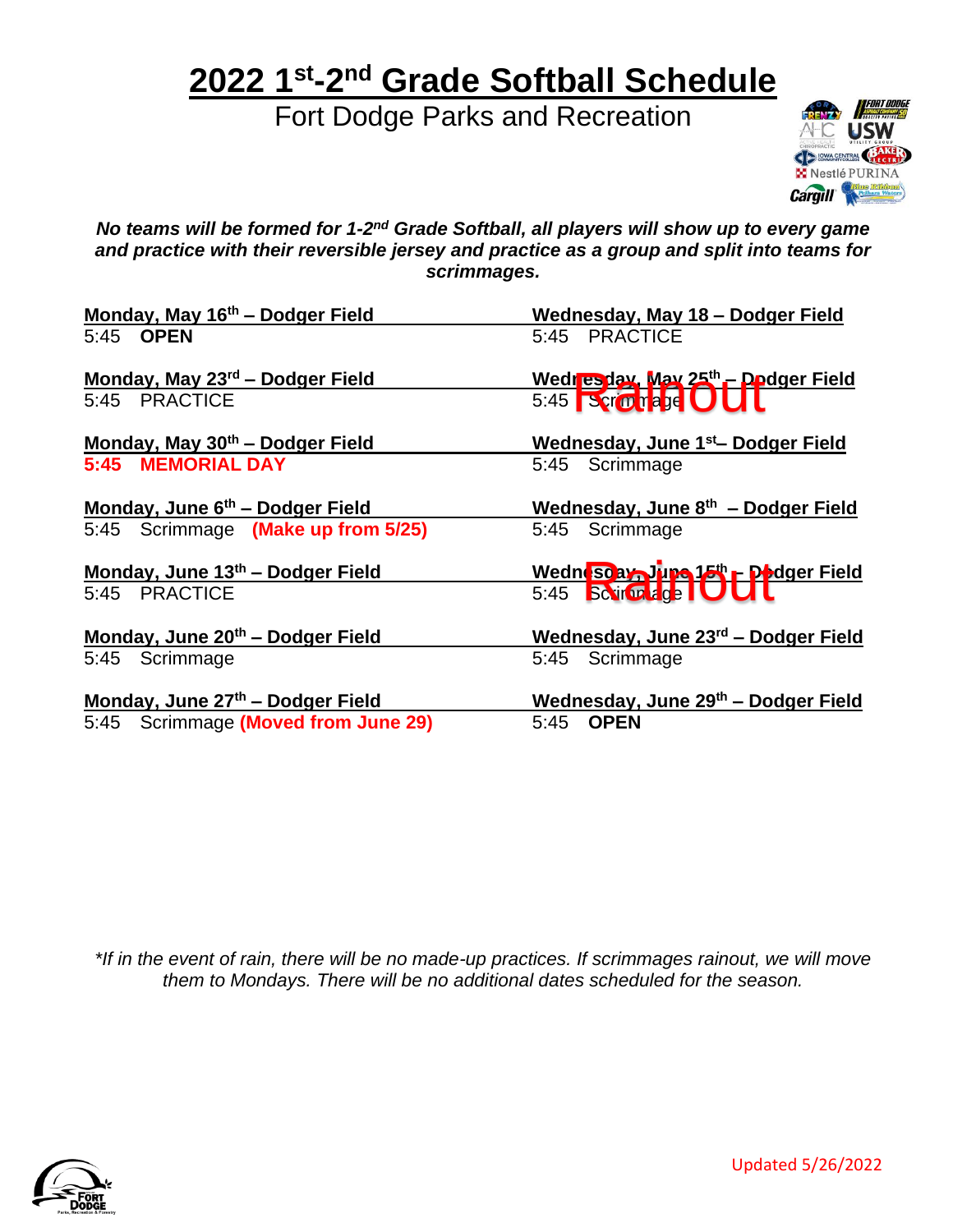## **2022 1-2 nd Grade Baseball Schedule**

Fort Dodge Parks and Recreation



1. Katie Elifrits

2. Alex Nagel

- 3. Jason Lumsden
- 4. Nick Cochrane

**For field conditions/cancellations check Facebook (Fort Dodge Parks & Rec)** \* The Team listed *FIRST*, reports to *1st Base Dugout and wears WHITE.*

|           | Tuesday, May 17th - Dodger Field              | Thursday, May 19th - Dodger Field             |
|-----------|-----------------------------------------------|-----------------------------------------------|
| 5:30 OPEN |                                               | PRACTICE 1 & 2<br>5:30                        |
| 6:30 OPEN |                                               | 6:30 PRACTICE 3 & 4                           |
|           |                                               |                                               |
|           | Tuesday, May 24th - Dodger Field              | Thursday, May 26th - Dodger Field             |
|           | 5:3 PRACTICE 3.8.4                            | 5:30 <b>PROTOFOR PT</b>                       |
|           | 6:3 YEALTO & 1                                | 6:30 <b>REACH CELL &amp; REL</b>              |
|           |                                               |                                               |
|           | Tuesday, May 31 <sup>st</sup> – Dodger Field  | Thursday, June 2 <sup>nd</sup> – Dodger Field |
|           | 5:30 PRACTICE 2 & 4                           | $5:30$ 1 v 4                                  |
|           | 6:30 PRACTICE 1 & 3                           | $6:30$ $2 \vee 3$                             |
|           |                                               |                                               |
|           | Tuesday, June 7 <sup>th</sup> – Dodger Field  | <u>Thursday, June 9th – Dodger Field</u>      |
|           | 5:30 2 v 4 (Moved from 5/26)                  | 5:30 $3 \vee 4$                               |
|           |                                               |                                               |
|           | 6:30 1 v 3 (Moved from 5/26)                  | 6:30 1 v 2 (Rainout)                          |
|           |                                               |                                               |
|           | Tuesday, June 14th - Dodger Field             | Thursday, June 16th - Dodger Field            |
|           | 5:30 PRACTICE 1 & 2                           | $5:30 \quad 1 \vee 3$                         |
|           | 6:30 PRACTICE 3 & 4                           | 6:30 $2 \vee 4$                               |
|           |                                               |                                               |
|           | Tuesday, June 21 <sup>st</sup> – Dodger Field | Thursday, June, 23rd - Dodger Field           |
|           | 5:30 PRACTICE 3 & 4                           | $5:30$ 1 v 2                                  |
|           | 6:30 $1 \vee 2$ (Make up from June 9)         | $6:30 \quad 3 \vee 4$                         |
|           |                                               |                                               |
|           | Tuesday, June 28th - Dodger Field             | Thursday, June 30th - Dodger Field            |
|           | 5:30 PRACTICE 1 & 2<br>6:30 PRACTICE 3 & 4    | 5:30 $2 \vee 3$<br>6:30 $1 \vee 4$            |

*\*If in the event of rain, there will be no made-up practices. If games rainout, we will move them to Tuesdays. There will be no additional dates scheduled for the season.*

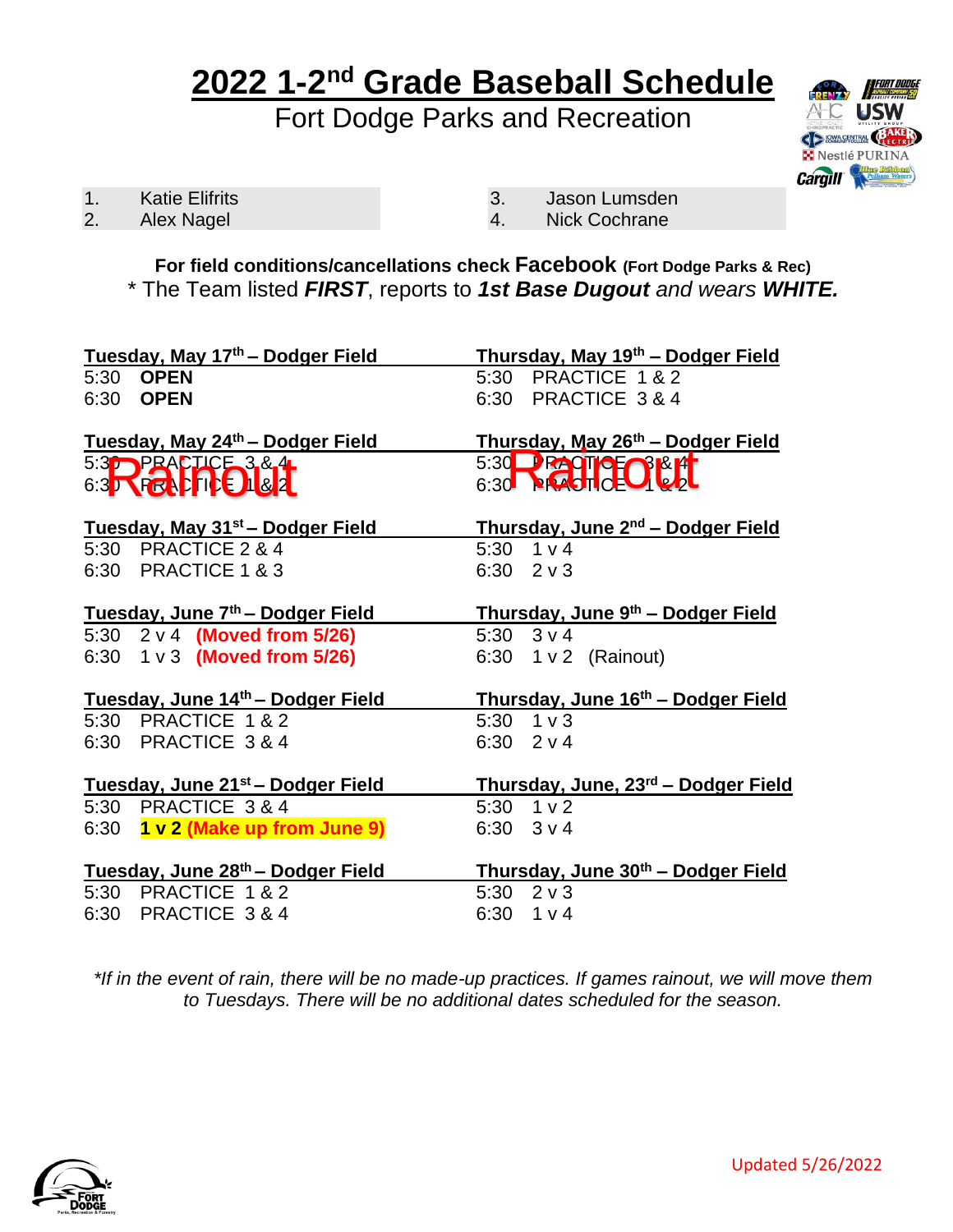# **2022 3-4 th Grade Softball Schedule**

Fort Dodge Parks and Recreation



#### No teams will be formed for 3-4<sup>th</sup> Grade Softball, all players will show up to every game *and practice with their reversible jersey and practice as a group and split into teams for scrimmages.*

| Monday, May 16th - Veterans Field             | Wednesday, May 18th - Veterans Field             |
|-----------------------------------------------|--------------------------------------------------|
| 5:45 OPEN                                     | 5:45 PRACTICE                                    |
| Monday, May 23 <sup>rd</sup> – Veterans Field | Wednesday, May 25 <sup>th</sup> - Veterans Field |
| 5:45 PRACTICE                                 | 5:45 Scrimmage                                   |
| Monday, May 30th - Veterans Field             | Wednesday, May 25 <sup>th</sup> – Veterans Field |
| 5:45 MEMORIAL DAY                             | 5:45 Scrimmage                                   |
| Monday, June 6 <sup>th</sup> – Veterans Field | Wednesday, June $8th$ – Veterans Field           |
| 5:45 PRACTICE                                 | 5:45 Scrimmage                                   |
| Monday, June $13th$ – Veterans Field          | Wednesday June 15th - Veterans Field             |
| 5:45 PRACTICE                                 | 5:45 Schnozde IU                                 |
| Monday, June 20th - Veterans Field            | Wednesday, June 23rd - Veterans Field            |
| 5:45 Scrimmage (Make up from 6/15)            | 5:45 Scrimmage                                   |
| Monday, June 27th - Veterans Field            | Wednesday, June 29th - Veterans Field            |
| 5:45 PRACTICE                                 | 5:45 Scrimmage                                   |

*\*If in the event of rain, there will be no made-up practices. If scrimmages rainout, we will move them to Mondays. There will be no additional dates scheduled for the season.*